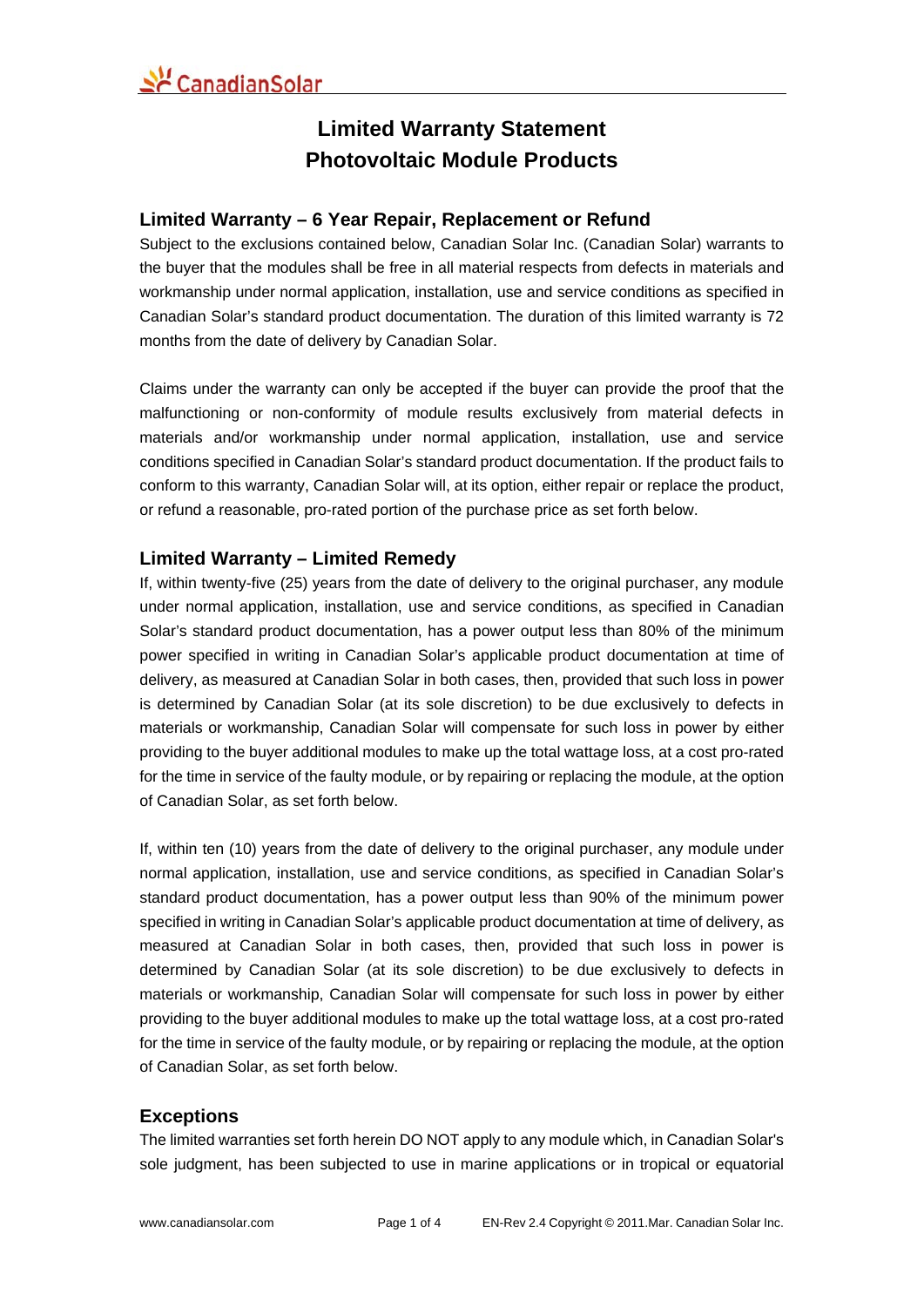# $\mathcal{L}$  Canadian Solar

environment, normal wear and tear, misuse, neglect or accident, or which has been damaged through abuse, alteration, improper installation or application, unauthorized service or modification, or negligence in use, storage, transportation or handling, or has been repaired, or in any way tampered with, or resulting from any power failure surges, lightning, flood, fire, accidental breakage, vandalism, acts of war, natural disaster, or other events outside Canadian Solar's control. The limited warranties do not cover any transportation costs for return of modules, or for reshipment of any repaired or replaced module, or cost associated with installation, removal or reinstallation of modules. In addition, the limited warranties do not apply to any cosmetic change in appearance stemming from the normal wear and tear over time of product materials. Warranty claims will not apply if the type or serial number of the applicable product has been altered, removed or made illegible.

#### **Claim Verification and Remediation Process**

If the buyer believes that it has a justified claim covered by the limited warranties set forth above, then the buyer agrees to comply with the following return material authorization ("RMA") process.

The buyer must submit such claim in writing to Canadian Solar within the applicable warranty period specified above to the following address, or such future address as Canadian Solar may provide from time to time: **Customer Service Department, Canadian Solar Inc., 199 Lushan Road, Suzhou New District Jiangsu, China, 215129.** 

Such notice should enclose evidence of the date of delivery of the applicable product and the basis for the buyer's claim.

Upon receipt of such written claim, Canadian Solar may in its sole discretion seek further verification of the buyer's claim of a breach of one of the foregoing limited warranties. Without limiting the foregoing, the Buyer will return defective products or allegedly-defective products to Canadian Solar at the Buyer's expense and in accordance with written RMA authorization and return packaging and shipping instructions from Canadian Solar. The return of any product will not be accepted by Canadian Solar unless prior written authorization has been given by Canadian Solar and Customer has complied with the packaging and shipping instructions provided by Canadian Solar.

If Canadian Solar verifies in its reasonable judgment that a product does not comply with the limited warranties set forth above, then Canadian Solar, at its sole option, will either repair the affected product and return it to the Buyer at the buyer's expense, provide a new or refurbished replacement product shipped to the buyer at the buyer's expense, or refund a reasonable pro-rata portion of the amount paid by the buyer for the affected product, taking into account the period of reduced power output or functionality for the affected product. Any repair or replacement of an affected product shall not increase the applicable warranty period.

The foregoing remedies state Canadian Solar's sole and exclusive obligation and the buyer's sole and exclusive remedy for a breach of the foregoing limited warranty.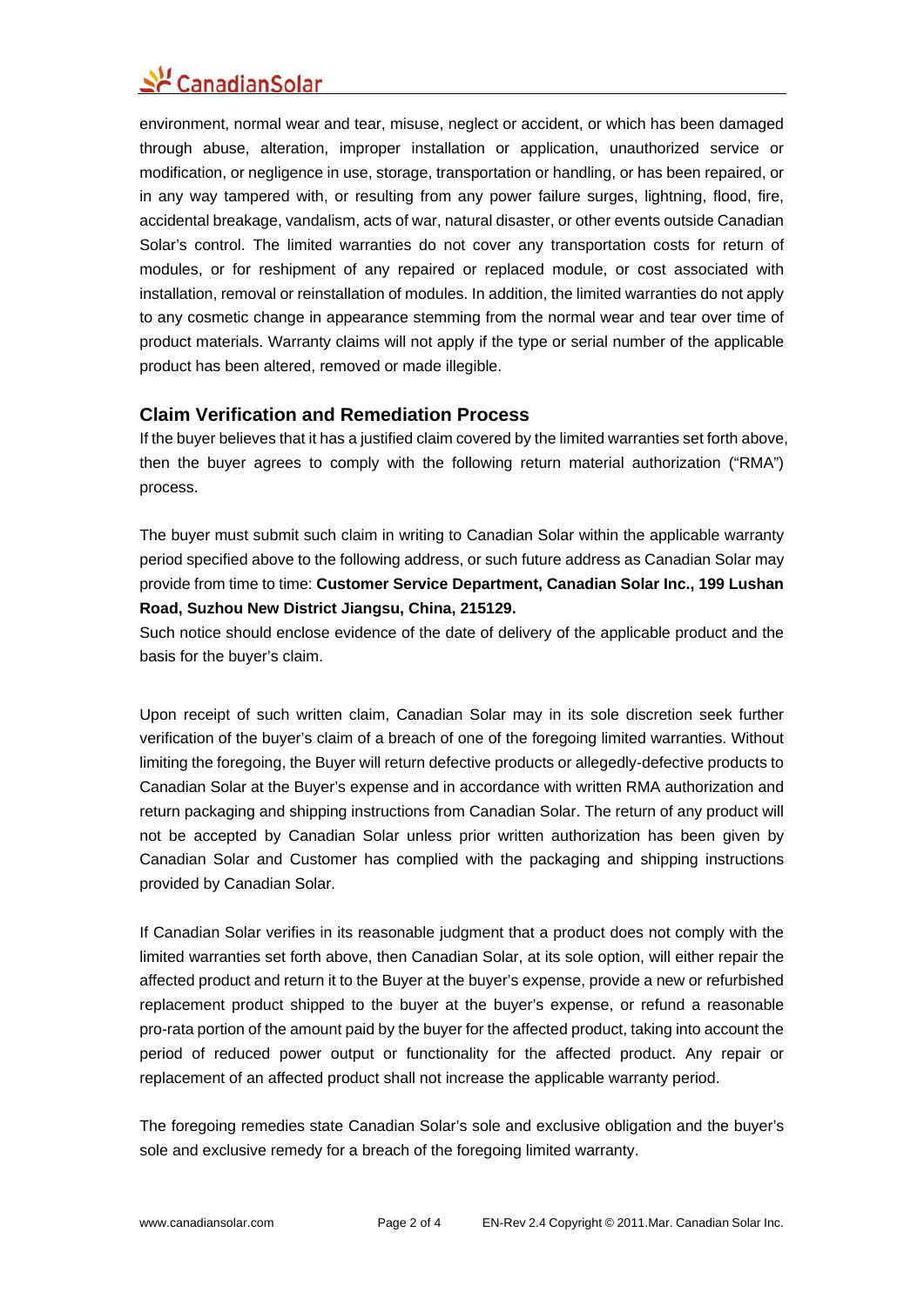## 소년 CanadianSolar

#### **Not Independent Warranties**

The buyer has the right to pursue claims under each of the warranties set forth above; provided, however, that if claims arise under multiple limited warranties from a single incident, then if Canadian Solar remedies such incidents as set forth above, Canadian Solar shall be deemed to have resolved all applicable warranty claims arising from such incident.

### **Disclaimers**

THE LIMITED WARRANTIES SET FORTH HEREIN ARE IN LIEU OF AND EXCLUDE ALL OTHER EXPRESS OR IMPLIED WARRANTIES, INCLUDING BUT NOT LIMITED TO WARRANTIES OF MERCHANTABILITY AND FITNESS FOR A PARTICULAR PURPOSE OR APPLICATION, AND ALL OTHER OBLIGATIONS ON THE PART OF CANADIAN SOLAR, UNLESS SUCH OTHER WARRANTIES AND OBLIGATIONS ARE AGREED TO IN WRITING BY CANADIAN SOLAR. SOME JURISDICTIONS LIMIT OR DO NOT PERMIT DISCLAIMERS OF WARRANTY, SO THIS PROVISION MAY NOT APPLY TO THE BUYER.

### **Limitation of Liability**

TO THE MAXIMUM EXTENT PERMITTED BY APPLICABLE LAW, CANADIAN SOLAR HEREBY DISCLAIMS, AND SHALL HAVE NO RESPONSIBILITY OR LIABILITY WHATSOEVER FOR, DAMAGE OR INJURY TO PERSONS OR PROPERTY OR FOR OTHER LOSS OR INJURY RESULTING FROM ANY CAUSE WHATSOEVER ARISING OUT OF OR RELATED TO ANY OF ITS PRODUCTS OR THEIR USE. TO THE MAXIMUM EXTENT PERMITTED BY APPLICABLE LAW, UNDER NO CIRCUMSTANCES SHALL CANADIAN SOLAR BE LIABLE TO THE BUYER, OR TO ANY THIRD PARTY CLAIMING THROUGH OR UNDER THE BUYER, FOR ANY LOST PROFITS, LOSS OF USE, OR EQUIPMENT DOWNTIME, OR FOR ANY INCIDENTAL, CONSEQUENTIAL OR SPECIAL DAMAGES OF ANY KIND, HOWSOEVER ARISING, RELATED TO THE PRODUCTS, EVEN IF CANADIAN SOLAR HAS BEEN ADVISED OF THE POSSIBILITY OF SUCH DAMAGES.

TO THE MAXIMUM EXTENT PERMITTED BY APPLICABLE LAW, CANADIAN SOLAR' AGGREGATE LIABILITY, IF ANY, IN DAMAGES OR OTHERWISE, SHALL NOT EXCEED THE PURCHASE PRICE PAID TO CANADIAN SOLAR BY THE BUYER FOR THE PRODUCT FURNISHED THAT GAVE RISE TO THE WARRANTY CLAIM.

THE BUYER ACKNOWLEDGES THAT THE FOREGOING LIMITATIONS ON LIABILITY ARE AN ESSENTIAL ELEMENT OF THE AGREEMENT BETWEEN THE PARTIES AND THAT IN THE ABSENCE OF SUCH LIMITATIONS THE PURCHASE PRICE OF THE PRODUCTS WOULD BE SUBSTANTIALLY DIFFERENT. SOME JURISDICTIONS LIMIT OR DO NOT PERMIT DISCLAIMERS OF LIABILITY, SO THIS PROVISION MAY NOT APPLY TO THE BUYER.

SOME JURISDICTIONS DO NOT ALLOW LIMITATIONS ON THE EXCLUSION OF DAMAGES SO THE ABOVE LIMITATIONS OR EXCLUSIONS MAY NOT APPLY TO THE BUYER.

#### **How to claim your Warranty**

If you feel you have a claim covered by warranty, you must immediately notify the dealer who sold you the module under claim. The dealer will advise you on how to handle the claim.